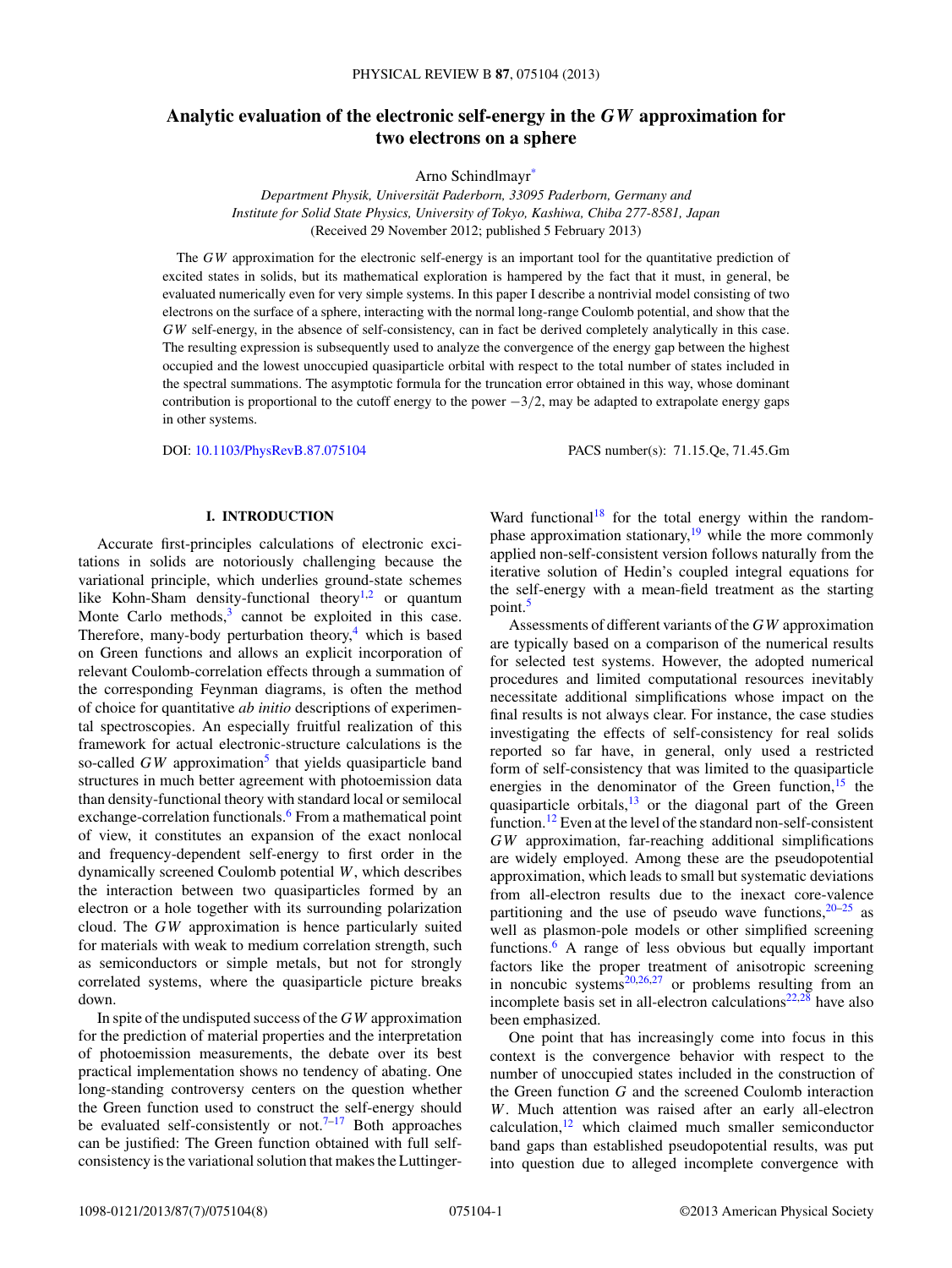respect to this parameter, $29,30$  leading to further detailed studies $22,28,31$  that illustrated the slow convergence rate of the quasiparticle energies for a wide variety of materials. As an extreme example, Shih et al.<sup>[32](#page-6-0)</sup> reported that bulk zinc oxide required thousands of unoccupied bands to achieve satisfactory accuracy in a calculation based on pseudopotentials and a plane-wave basis set. It was subsequently argued that this peculiar behavior was caused by the particular choice of plasmon-pole model used in Ref. [32](#page-6-0) and that far fewer bands are in fact required if the full frequency-dependent screening function is properly constructed within the random-phase approximation. $33$  However, a similarly slow convergence was again observed in an all-electron calculation for zinc oxide that not only avoided plasmon-pole models but also the additional pseudopotential approximation.<sup>34</sup> Parallel to these developments, different approaches were proposed to circumvent or at least alleviate the convergence problem. These include the replacement of all high-lying empty states by plane waves,  $35$  the extrapolar method,  $31$  in which merely a small number of unoccupied states are treated explicitly and a common energy denominator is assigned to the remainder, so that the closure relation can be applied, the Lanczos-chain algorithm,  $36$  as well as the effective-energy technique  $37$  and methods based on the self-consistent Sternheimer equation, [38](#page-7-0) which are formally exact despite only involving occupied states. While these novel schemes undoubtedly hold great potential, practical applications are not yet widespread, in part because not all popular computer codes support them at present. As a consequence, the majority of *GW* calculations still rely on traditional procedures and suffer from the problem of slow convergence.

All of the above issues are relevant on the energy scale of several tenths of an electron volt that matters for the comparison between different implementations of the *GW* approximation and with experiments, but their control is difficult in practice due to complex interdependencies. Therefore, model systems that permit numerically exact or, ideally, analytic solutions play an important role for developing and testing approximation schemes within many-body perturbation theory, but even the homogeneous electron gas, a frequently employed model in solid-state physics, can only be treated numerically in the *GW* approximation. Furthermore, with no experimental measurements or independent theoretical benchmark results, even the basic question whether the true occupied band width in the range of metallic densities is smaller than that of free electrons, as predicted by the standard non-self-consistent  $GW$  approximation,<sup>[5,](#page-6-0)[39](#page-7-0)</sup> or larger, as obtained when full self-consistency is included, $7,8$  is not yet finally settled. Calculations that go beyond the *GW* approximation and attempt to incorporate the combined effects of self-consistency and vertex corrections remain inconclusive, because the results depend on the choice of vertex function and details of the implementation.<sup>[7,11,](#page-6-0)[40](#page-7-0)</sup> In this situation, more tractable few-electron systems are of considerable interest.

The first nontrivial system for which the self-energy at the *GW* level can be derived analytically was a Hubbard model with four sites in a tetrahedral arrangement and two electrons,<sup>[41](#page-7-0)</sup> originally used as a counter example to demonstrate the violation of particle-number conservation in the non-self-consistent *GW* approximation before a more general investigation of this problem based on symmetry arguments.<sup>[42](#page-7-0)</sup> The analytic solvability was important in this case, because it proved unequivocally that the quantitative deviation was genuine and not due to numerical inaccuracies. A related but even simpler two-site model with a pair of electrons can be treated analytically in the same way. $43$  Lattice models with a wider range of parameters, for which the *GW* selfenergy is accurately obtainable by numerical means, were also employed in several studies.<sup>10[,44–47](#page-7-0)</sup> The properties of Hubbard models deviate in many respects from those of real materials, however, and conclusions from such comparisons cannot always be directly transferred to the *ab initio* realm.[45](#page-7-0) Most importantly, the local on-site interaction differs significantly from the actual Coulomb potential and leads to a dominance of short-range correlation effects. These are not well described by the *GW* approximation, which mainly accounts for the longrange screening of charge carriers. Furthermore, the restricted Hilbert space does not allow us to address problems like the convergence behavior with respect to the number of empty states.<sup>32</sup> Peculiar symmetries, such as that between occupied and unoccupied states in the two-site model at half filling,  $43$ which are not obeyed by real solids, may also have an influence on the results. For completeness, it should be mentioned that the polaron model of individual electrons coupled to an external boson field can also be treated analytically,  $48$  but its usefulness as a test system for the *GW* approximation is even more limited, as there is no explicit renormalizable electron-electron interaction.

For future methodological investigations I here propose a better-suited continuum system consisting of two electrons confined to the surface of a sphere, and I show that the self-energy within the standard non-self-consistent *GW* approximation can be derived entirely analytically. In contrast to the previously considered Hubbard models with the same property, $41,43$  the electrons interact with the normal long-range Coulomb potential, and there is an infinite Hilbert space of single-particle wave functions whose eigenvalues are not bounded from above. Therefore, the performance of particular approximation schemes should be more indicative of applications to real systems. The model considered here can be regarded as a two-dimensional homogeneous electron gas in a closed curved space, whose density depends on the radius of the sphere. As in the three-dimensional electron gas, the correlation is weak at high densities (small radius) and becomes strong at low densities (large radius), $49$  so that different regimes can be explored within the same framework. The system is also quasi-exactly solvable, which means that some exact eigenvalues, although not the complete spectrum, are known analytically.<sup>50</sup>

This paper is organized as follows: In Sec. [II](#page-2-0) the system is mathematically defined and discussed in more detail, before the analytic expression for the self-energy in the non-selfconsistent *GW* approximation is derived in Sec. [III.](#page-2-0) Then in Sec. [IV](#page-4-0) the convergence behavior with respect to the number of empty states is analyzed, leading to an analytic formula describing the asymptotic dependence on the cutoff energy. The conclusions are summarized in Sec. [V.](#page-5-0) Unless otherwise noted, Hartree atomic units are used throughout.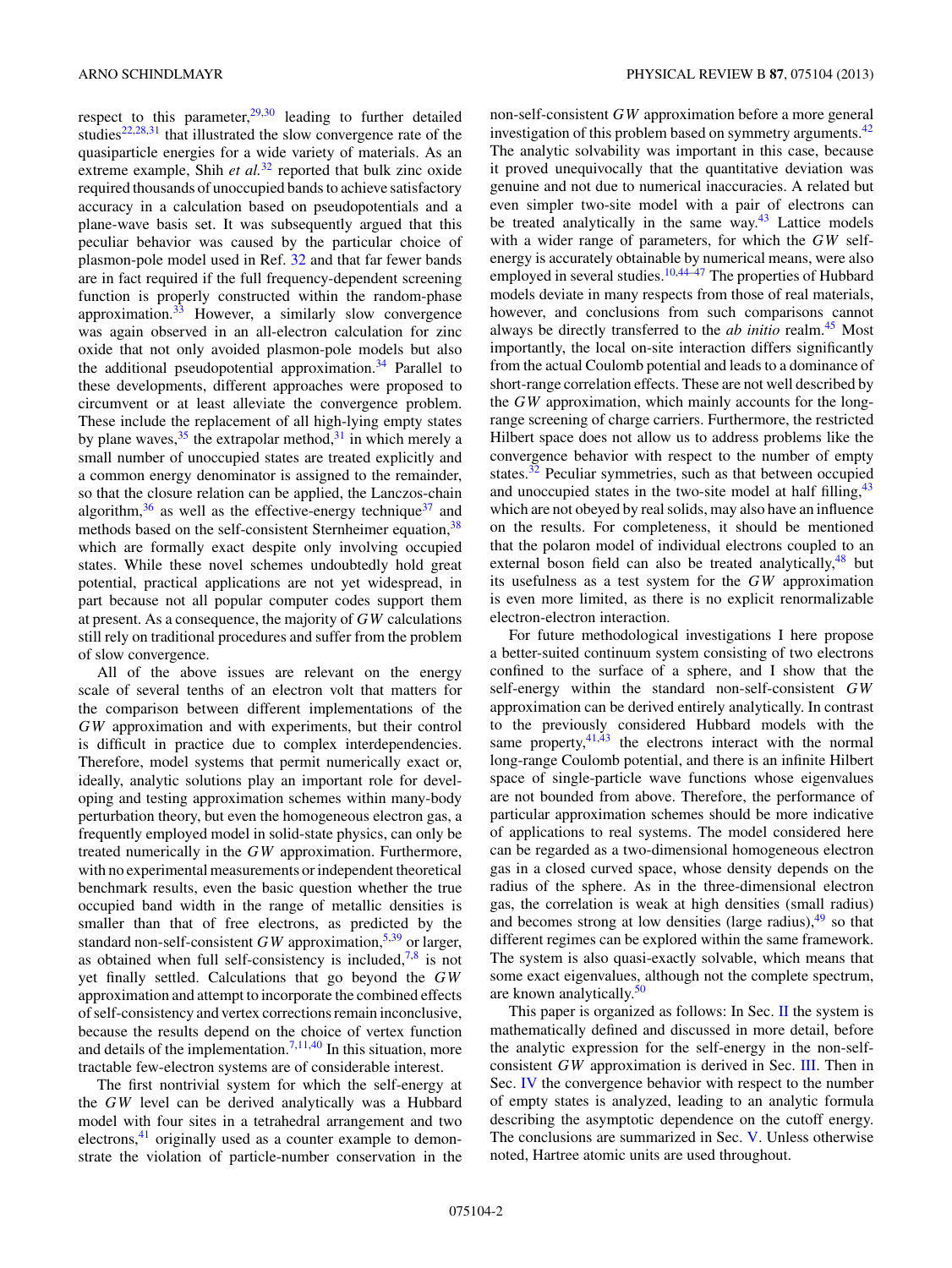## **II. MODEL DESCRIPTION**

<span id="page-2-0"></span>The system considered here consists of two electrons on the two-dimensional surface of a sphere with radius *R*. Their positions are expressed in spherical coordinates

$$
\mathbf{r}(\theta,\phi) = R \begin{pmatrix} \sin\theta\cos\phi \\ \sin\theta\sin\phi \\ \cos\theta \end{pmatrix}
$$
 (1)

in terms of the polar angle  $\theta$  and the azimuthal angle  $\phi$ . A homogeneous positive surface charge density  $2/(4\pi R^2)$ , which gives rise to the attractive electrostatic potential −2*/R*, is included to ensure overall charge neutrality. If the selfinteraction of the positive charge background is also taken into account, then the Hamiltonian becomes

$$
H = -\frac{\Delta_{S^2}}{2R^2} - \frac{\Delta'_{S^2}}{2R^2} + \frac{1}{|\mathbf{r}(\theta, \phi) - \mathbf{r}(\theta', \phi')|} - \frac{2}{R},\qquad(2)
$$

with the Laplace-Beltrami operator on the 2 sphere

$$
\Delta_{S^2} = \frac{1}{\sin \theta} \frac{\partial}{\partial \theta} \sin \theta \frac{\partial}{\partial \theta} + \frac{1}{\sin^2 \theta} \frac{\partial^2}{\partial \phi^2},
$$
(3)

which is related to the angular-momentum operator **L**. Its eigenfunctions are the spherical harmonics

$$
-\Delta_{S^2} Y_{\ell m}(\theta,\phi) = \mathbf{L}^2 Y_{\ell m}(\theta,\phi) = \ell(\ell+1) Y_{\ell m}(\theta,\phi). \tag{4}
$$

The eigenstates of the Hamiltonian (2) must in general be determined numerically, but for certain discrete radii individual analytic solutions are known.<sup>[50](#page-7-0)</sup> For example, for the particular value  $R = \sqrt{3}/2$ , which corresponds to intermediate correlation strength, the exact ground-state energy for two electrons is  $E_0(2) = 1 - 4/\sqrt{3}$ .

Due to symmetry requirements, the ground-state electron density is evenly distributed on the spherical surface. In density-functional theory the one-particle Hamiltonian of the auxiliary Kohn-Sham system thus takes the form

$$
h = -\frac{\Delta_{S^2}}{2R^2} + V_{\text{xc}},\tag{5}
$$

with a constant exchange-correlation potential  $V_{\text{xc}}$ . The Hartree potential is exactly canceled by the electrostatic potential of the positive charge background. From Eq. (4) the Kohn-Sham orbitals are

$$
y_{\ell m}(\theta,\phi) = \frac{Y_{\ell m}(\theta,\phi)}{R},\tag{6}
$$

where the normalization is chosen with respect to the twodimensional integral over the spherical surface

$$
\int_0^{2\pi} \int_0^{\pi} y_{\ell m}^*(\theta, \phi) y_{\ell' m'}(\theta, \phi) R^2 \sin \theta d\theta d\phi = \delta_{\ell \ell'} \delta_{m m'} \tag{7}
$$

and the corresponding eigenvalues

$$
\epsilon_{\ell} = \frac{\ell(\ell+1)}{2R^2} + V_{\rm xc} \tag{8}
$$

are independent of the magnetic quantum number *m*. In the ground state the lowest spin-degenerate Kohn-Sham orbital is doubly occupied, whereas all others are unoccupied. As the eigenvalue of the highest occupied orbital also equals the negative of the ionization potential in exact density-functional theory,  $51$  the exchange-correlation potential can be determined from the difference

$$
V_{\rm xc} = \epsilon_0 = E_0(2) - E_0(1) \tag{9}
$$

between the ground-state total energy  $E_0(2)$  of the true interacting two-electron system and the energy  $E_0(1) = 0$ of the corresponding ionized one-electron system, if the former is known. Thus for  $R = \sqrt{3}/2$  the exact exchangecorrelation potential is  $V_{\text{xc}} = 1 - 4/\sqrt{3}$ . Alternatively, for free electrons  $V_{\text{xc}}$  is set to zero. Analogous to the three-dimensional homogeneous electron gas, these two choices differ only by a trivial energy shift.

### **III. DERIVATION OF SELF-ENERGY**

The first ingredient required for the construction of the *GW* self-energy is the Kohn-Sham Green function. In the following, all functions will be projected onto the orbitals  $(6)$ , which form a complete set. The Green function is diagonal in this basis, and the diagonal matrix elements

$$
G_{\ell}(\omega) = \frac{\delta_{\ell 0}}{\omega - \epsilon_0 - i\eta} + \frac{1 - \delta_{\ell 0}}{\omega - \epsilon_{\ell} + i\eta} \tag{10}
$$

are furthermore independent of *m*. The symbol *η* always denotes a positive infinitesimal. Since the wave function  $y_{00} = (4\pi R^2)^{-1/2}$  of the only occupied Kohn-Sham state is constant, the polarization function becomes

$$
P_{\ell}(\omega) = -2|y_{00}|^2 \frac{i}{2\pi} \int_{-\infty}^{\infty} [G_{\ell}(\omega + \omega')G_0(\omega')+ G_0(\omega + \omega')G_{\ell}(\omega')]d\omega'= \frac{1 - \delta_{\ell 0}}{2\pi R^2} \left( \frac{1}{\omega - \omega_{\ell} + i\eta} - \frac{1}{\omega + \omega_{\ell} - i\eta} \right), \quad (11)
$$

with the definition  $\omega_{\ell} = \epsilon_{\ell} - \epsilon_0$  and a factor 2 for the spin summation. The representation of the Coulomb potential

$$
v_{\ell} = \frac{4\pi}{2\ell + 1}R\tag{12}
$$

follows from the addition theorem for the spherical harmonics. It is immediately clear from this formula that the interaction strength grows with *R* while the level spacing between the eigenvalues (8) is simultaneously reduced, so that the system becomes more and more strongly correlated with increasing sphere radius. As the polarization function and the Coulomb potential are both diagonal in the chosen basis, the matrix elements of the dynamically screened interaction

$$
W_{\ell}(\omega) = v_{\ell} + W_{\ell}^{c}(\omega)
$$
 (13)

with the correlation part

$$
W_{\ell}^{c}(\omega) = v_{\ell} \frac{P_{\ell}(\omega)}{1 - v_{\ell} P_{\ell}(\omega)} v_{\ell}
$$
  
= 
$$
\frac{(1 - \delta_{\ell 0}) 8\pi \omega_{\ell}}{(2\ell + 1)^{2} z_{\ell}} \left( \frac{1}{\omega - z_{\ell} + i\eta} - \frac{1}{\omega + z_{\ell} - i\eta} \right)
$$
(14)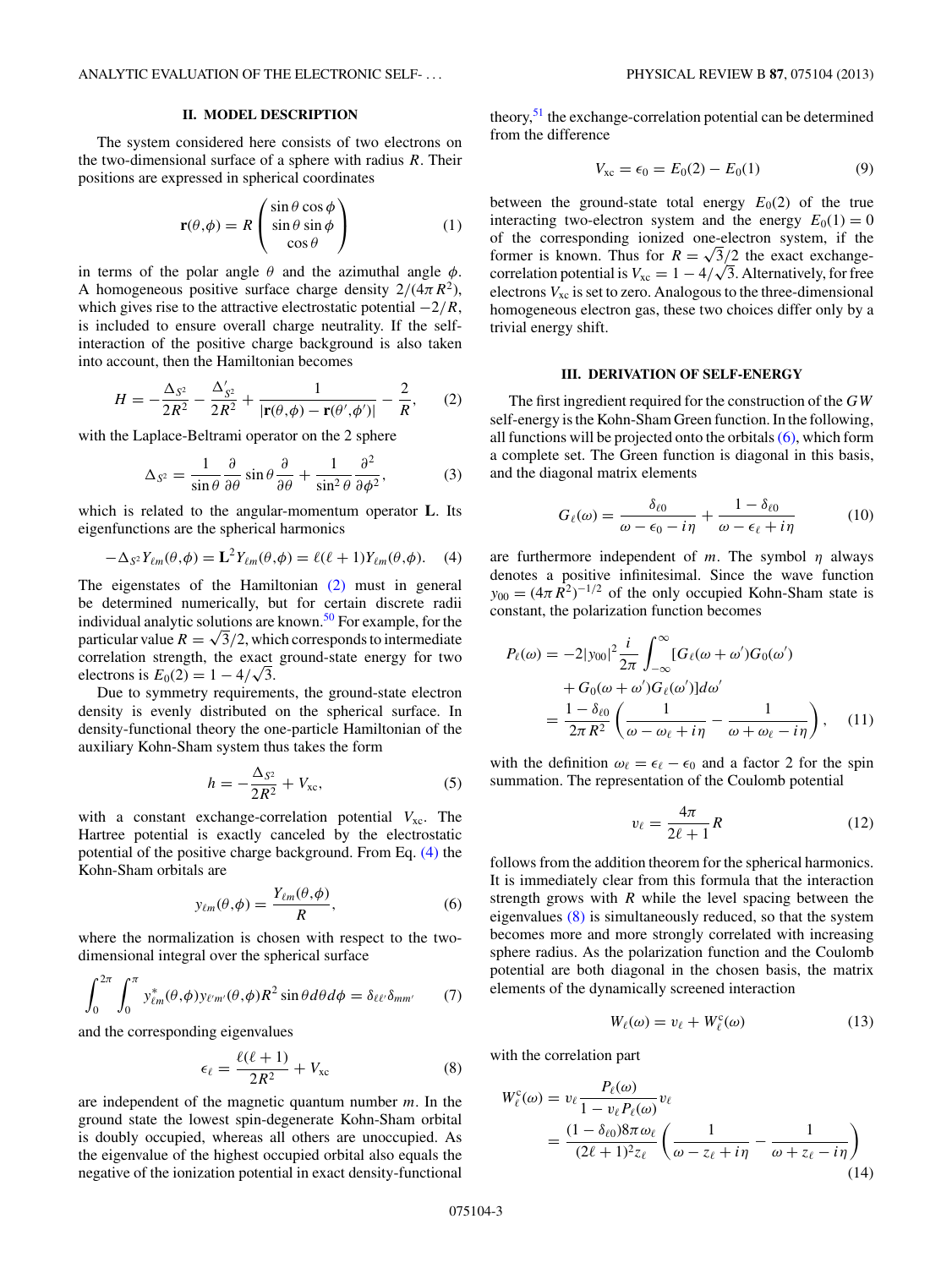<span id="page-3-0"></span>can be calculated by means of a simple scalar renormalization. The poles are located at

$$
z_{\ell} = \sqrt{\omega_{\ell}^2 + \frac{4\omega_{\ell}}{(2\ell + 1)R}}.\tag{15}
$$

The exchange part of the self-energy, which is frequency independent and equals the nonlocal exchange potential in Hartree-Fock theory, is obtained as

$$
\Sigma_{\ell}^{x} = -|y_{00}|^{2} v_{\ell} = -\frac{1}{(2\ell+1)R},
$$
 (16)

while the correlation part of the self-energy is given by a convolution of the Green function and the screened interaction. The matrix elements are given by

$$
\Sigma_{\ell m,\ell'm'}^{c}(\omega) = \sum_{\ell_1=0}^{\infty} \sum_{m_1=-\ell_1}^{\ell_1} \sum_{\ell_2=0}^{\infty} \sum_{m_2=-\ell_2}^{\ell_2} \frac{1}{R^2}
$$
  
×\langle\ell\_1m\_1,\ell\_2m\_2;\ell m\rangle\langle\ell\_1m\_1,\ell\_2m\_2;\ell'm'\rangle^\*  
×\frac{i}{2\pi} \int\_{-\infty}^{\infty} G\_{\ell\_1}(\omega - \omega')W\_{\ell\_2}^{c}(\omega')d\omega', (17)

with the Gaunt coefficients<sup>52</sup>

$$
\langle \ell_1 m_1, \ell_2 m_2; \ell m \rangle = \int_0^{2\pi} \int_0^{\pi} Y_{\ell_1 m_1}(\theta, \phi) Y_{\ell_2 m_2}(\theta, \phi)
$$

$$
\times Y_{\ell m}^*(\theta, \phi) \sin \theta d\theta d\phi.
$$
 (18)

These overlap integrals are in fact real valued and zero unless  $m_1 + m_2 = m$ . They are written conveniently in terms of the Wigner 3- $j$  symbols<sup>53</sup> as

$$
\langle \ell_1 m_1, \ell_2 m_2; \ell m \rangle = (-1)^m \sqrt{\frac{(2\ell_1 + 1)(2\ell_2 + 1)(2\ell + 1)}{4\pi}}
$$

$$
\times \begin{pmatrix} \ell_1 & \ell_2 & \ell \\ 0 & 0 & 0 \end{pmatrix} \begin{pmatrix} \ell_1 & \ell_2 & \ell \\ m_1 & m_2 & -m \end{pmatrix} . \tag{19}
$$

It then follows from the orthogonality relation

$$
\sum_{m_1=-\ell_1}^{\ell_1} \sum_{m_2=-\ell_2}^{\ell_2} \binom{\ell_1 \quad \ell_2 \quad \ell}{m_1 \quad m_2 \quad m} \binom{\ell_1 \quad \ell_2 \quad \ell'}{m_1 \quad m_2 \quad m'} = \frac{\delta_{\ell\ell'}\delta_{mm'}}{2\ell+1}
$$
(20)

that the correlation part of the self-energy, like all other quantities considered in this section, is diagonal in the Kohn-Sham basis and that the diagonal elements

$$
\Sigma_{\ell}^{c}(\omega) = \sum_{\ell_1=0}^{\infty} \sum_{\ell_2=0}^{\infty} \frac{(2\ell_1+1)(2\ell_2+1)}{4\pi R^2} \begin{pmatrix} \ell_1 & \ell_2 & \ell \\ 0 & 0 & 0 \end{pmatrix}^2
$$

$$
\times \frac{i}{2\pi} \int_{-\infty}^{\infty} G_{\ell_1}(\omega-\omega') W_{\ell_2}^{c}(\omega') d\omega'
$$
(21)

are again independent of *m*. Carrying out the remaining contour integration eventually yields

$$
\Sigma_{\ell}^{c}(\omega) = \frac{(1 - \delta_{\ell 0})2\omega_{\ell}}{(2\ell + 1)^{2}z_{\ell}R^{2}} \frac{1}{\omega - \epsilon_{0} + z_{\ell} - i\eta} \n+ \sum_{\ell_{1}=1}^{\infty} \sum_{\ell_{2}=1}^{\infty} \left(\begin{array}{cc} \ell_{1} & \ell_{2} & \ell\\ 0 & 0 & 0 \end{array}\right)^{2} \n\times \frac{2(2\ell_{1} + 1)\omega_{\ell_{2}}}{(2\ell_{2} + 1)z_{\ell_{2}}R^{2}} \frac{1}{\omega - \epsilon_{\ell_{1}} - z_{\ell_{2}} + i\eta}.
$$
\n(22)

This general formula can now be exploited to derive the selfenergy correction of individual orbitals. Of particular interest are the highest (and only) occupied state

$$
\Sigma_0^c(\omega) = \sum_{\ell=1}^{\infty} \frac{2\omega_\ell}{(2\ell+1)z_\ell R^2} \frac{1}{\omega - \epsilon_\ell - z_\ell + i\eta} \qquad (23)
$$

as well as the lowest unoccupied state

$$
\Sigma_1^c(\omega) = \frac{2\omega_1}{9z_1R^2} \frac{1}{\omega - \epsilon_0 + z_1 - i\eta} \n+ \sum_{\ell=2}^{\infty} \frac{2\ell\omega_{\ell-1}}{(2\ell-1)^2 z_{\ell-1}R^2} \frac{1}{\omega - \epsilon_{\ell} - z_{\ell-1} + i\eta} \n+ \sum_{\ell=2}^{\infty} \frac{2\ell\omega_{\ell}}{(2\ell+1)^2 z_{\ell}R^2} \frac{1}{\omega - \epsilon_{\ell-1} - z_{\ell} + i\eta}.
$$
\n(24)

Finally, the energy spectrum of electronic excitations is given by the solutions of the quasiparticle equation

$$
\omega = \epsilon_{\ell} + \Sigma_{\ell}^{x} + \Sigma_{\ell}^{c}(\omega) - V_{xc}.
$$
 (25)

In Fig. 1 both sides of this nonlinear equation are shown for  $\ell = 0$  (above) and  $\ell = 1$  (below) for a sphere radius of  $R = \sqrt{3}/2$ . The possible excitations correspond to the intersections  $\sqrt{3}/2$ . The possible excitations correspond to the intersections of the two curves. Evidently, there are an infinite number of satellite resonances for each quantum number  $\ell$ , stemming



FIG. 1. Right-hand side  $\epsilon_{\ell} + \Sigma_{\ell}^x + \Sigma_{\ell}^c(\omega) - V_{\text{xc}}$  of the quasiparticle equation (25) for the occupied state ( $\ell = 0$ , above) and the first unoccupied state ( $\ell = 1$ , below) for  $R = \sqrt{3}/2$ . The solutions of the quasiparticle equation correspond to the intersections with the diagonal  $\omega$  (dashed line). In addition to the actual quasiparticle, marked by a circle, there are an infinite number of satellite resonances for each value of  $\ell$ .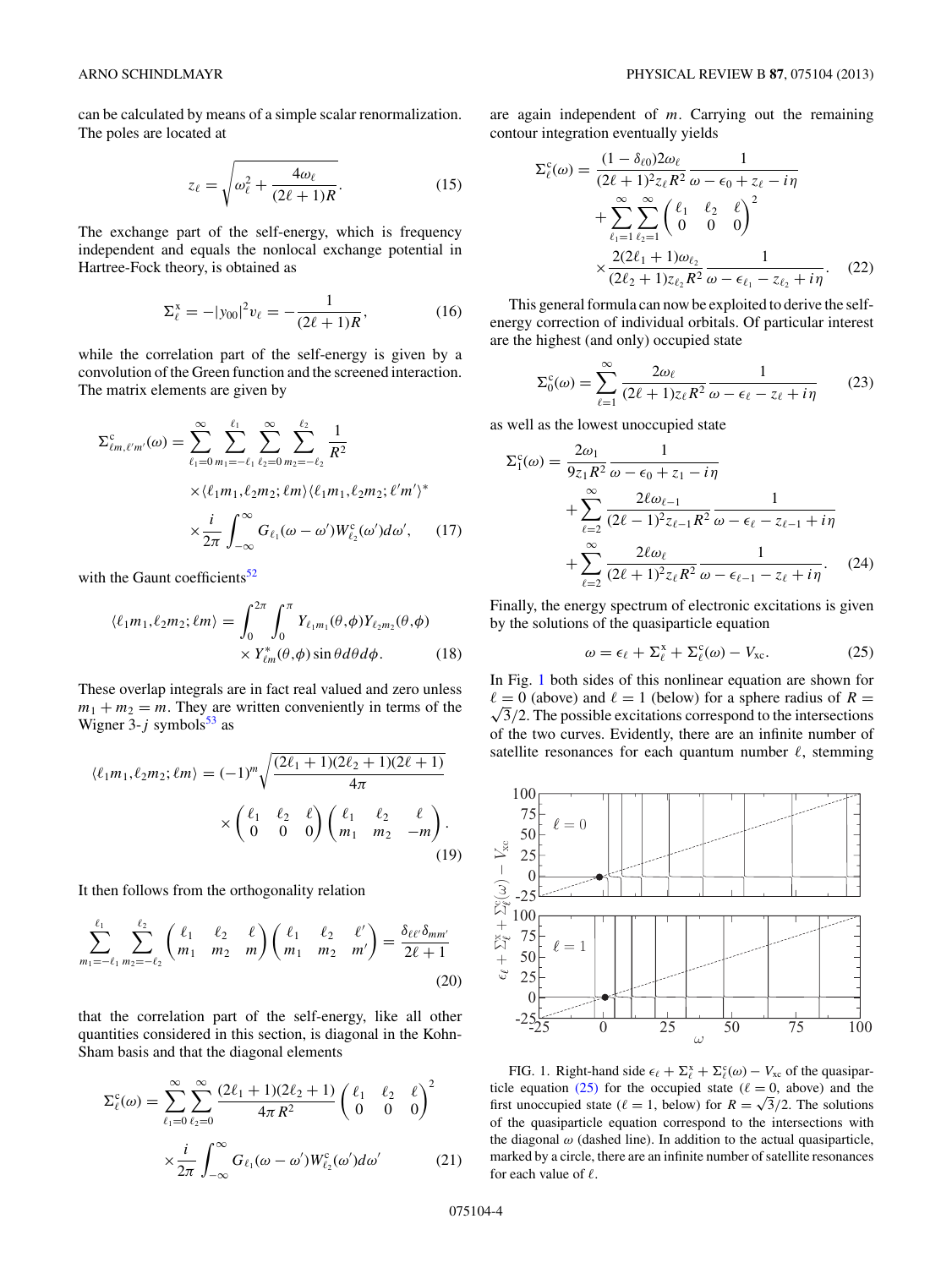<span id="page-4-0"></span>from the poles of the self-energy, in addition to the principal quasiparticle state, which is marked by a circle. It should be noted that the poles are well separated at the positions  $\epsilon_{\ell} + z_{\ell}$ with integer  $\ell$  for the occupied state, while the self-energy of the unoccupied state features pairs of poles located very close to each other at  $\epsilon_{\ell} + z_{\ell-1}$  and  $\epsilon_{\ell-1} + z_{\ell}$ . These stem from the second and third term on the right-hand side of Eq.  $(24)$ , but the splitting cannot be properly resolved on the scale of the figure. As a rule, the multiplicity of the satellites splitting increases with the quantum number of the quasiparticle state. If the self-energy is linearized around the Kohn-Sham eigenvalues  $\epsilon_{\ell}$ , as is common in *ab initio* calculations, then the quasiparticle energies are given by

$$
\epsilon_{\ell}^{\rm qp} = \epsilon_{\ell} + Z_{\ell} \big[ \Sigma_{\ell}^{\rm x} + \Sigma_{\ell}^{\rm c} (\epsilon_{\ell}) - V_{\rm xc} \big], \tag{26}
$$

where the renormalization factors

$$
Z_{\ell} = \left. \frac{1}{1 - \frac{\partial}{\partial \omega} \Sigma_{\ell}^{c}(\omega)} \right|_{\omega = \epsilon_{\ell}} \tag{27}
$$

specify the weight of the quasiparticle resonance in the spectral function. For  $R = \sqrt{3}/2$  the values are  $Z_0 \approx 0.94$  and  $Z_1 \approx$ 0*.*95.

The energy gap  $E_{\text{gap}} = \epsilon_1^{\text{qp}} - \epsilon_0^{\text{qp}}$  thus obtained is shown in Fig. 2 as a function of the sphere radius *R* relative to the Kohn-Sham eigenvalue gap  $E_{\text{gap}}^{\text{KS}} = \epsilon_1 - \epsilon_0$ . In addition, the exact value, which is defined as the difference  $I - A$  between the ionization potential  $I = E_0(1) - E_0(2)$  and the electron affinity  $A = E_0(2) - E_0(3)$ , is displayed for comparison. The ground-state energies  $E_0(2)$  for two electrons and  $E_0(3)$  for three electrons are obtained from a numerical diagonalization with a full set of Slater determinants constructed from the orbitals [\(6\),](#page-2-0) converged at the scale of the figure. For small radii, i.e., high electron densities, the dynamics of the system are dominated by the kinetic energy, and the quasiparticle energy gap approaches that of noninteracting electrons. With increasing sphere radius, correlation effects become stronger,



FIG. 2. Energy gap  $E_{\text{gap}} = \epsilon_1^{\text{qp}} - \epsilon_0^{\text{qp}}$  between the occupied and the lowest unoccupied quasiparticle state as a function of the sphere radius *R* relative to the Kohn-Sham eigenvalue gap  $E_{\text{gap}}^{\text{KS}} = \epsilon_1 - \epsilon_0$ (dashed line). The exact numerical value, obtained from the difference between the ionization potential and the electron affinity, is also shown (solid line). Small *R* correspond to weak and large *R* to strong correlation.

and the quasiparticle energy gap widens relative to the eigenvalue gap of the noninteracting Kohn-Sham system. Up to an intermediate correlation strength of  $R \approx 1$ , the *GW* approximation is in excellent quantitative agreement with the exact numerical value, but it underestimates the further rapid increase of the gap in the strong-correlation regime at larger radii. Altogether, the behavior of the *GW* approximation for this model system hence accords completely with its performance for real solids.

## **IV. ASYMPTOTIC CONVERGENCE**

The analytic expression [\(22\)](#page-3-0) for the self-energy derived above includes a double infinite summation over the angular quantum numbers  $\ell_1$  and  $\ell_2$ , reflecting the spectral sums over unoccupied eigenstates in the Green function and the screened interaction, respectively. In practice, such sums must be truncated at a certain cutoff energy, so that quantitative deviations from the true results are incurred as a consequence. In the following I analyze the asymptotic convergence with respect to the number of unoccupied states for this system.

Owing to the truncation, the exact matrix element of the correlation part of the self-energy in Eq. (26) is replaced by  $\tilde{\Sigma}_{\ell}^{c}(\epsilon_{\ell})$ , which includes only those terms of Eq. [\(22\)](#page-3-0) where both  $\ell_1$  and  $\ell_2$  are smaller than a particular finite quantum number *L*<sub>cut</sub>. If the difference is denoted by  $\Delta_{\ell} = \tilde{\Sigma}_{\ell}^{c}(\epsilon_{\ell}) - \Sigma_{\ell}^{c}(\epsilon_{\ell}),$ then the associated error in the quasiparticle energies due to the truncation equals  $Z_{\ell} \Delta_{\ell}$ . In principle, there is also another distinct error that stems from the approximate evaluation of the renormalization factors (27), which are in practice obtained from the truncated  $\tilde{\Sigma}_{\ell}^{c}(\omega)$  instead of the exact  $\Sigma_{\ell}^{c}(\omega)$ , but it turns out that the resulting additional deviation is proportional to the cutoff energy to the power −2 and hence not relevant for the following analysis of the leading-order corrections.

In accordance with Eq.  $(23)$ , the truncation changes the self-energy matrix element for the occupied state by

$$
\Delta_0 = -\sum_{\ell=L_{\text{cut}}}^{\infty} \frac{2\omega_{\ell}}{(2\ell+1)z_{\ell}R^2} \frac{1}{\epsilon_0 - \epsilon_{\ell} - z_{\ell}}.
$$
 (28)

If the addends on the right-hand side are expanded in inverse powers of  $\ell$  according to

$$
\Delta_0 = \sum_{\ell=L_{\text{cut}}}^{\infty} \left( \frac{1}{\ell^3} - \frac{3}{2\ell^4} + O(\ell^{-5}) \right), \tag{29}
$$

then the entire expression can be rewritten as a sum of Hurwitz zeta functions

$$
\zeta(n,L_{\text{cut}}) = \sum_{\ell=L_{\text{cut}}}^{\infty} \frac{1}{\ell^n} = \sum_{\ell=0}^{\infty} \frac{1}{(L_{\text{cut}}+\ell)^n},\tag{30}
$$

with positive integer exponents *n*. From the asymptotic behavior of the Hurwitz zeta function $54$ 

$$
\zeta(n, L_{\text{cut}}) = \frac{1}{(n-1)L_{\text{cut}}^{n-1}} + \frac{1}{2L_{\text{cut}}^n} + O\big(L_{\text{cut}}^{-(n+1)}\big),\qquad(31)
$$

one thus obtains

$$
\Delta_0 = \frac{1}{2L_{\text{cut}}^2} + O\left(L_{\text{cut}}^{-4}\right) = \frac{1}{4R^2 E_{\text{cut}}} + O\left(E_{\text{cut}}^{-2}\right). \quad (32)
$$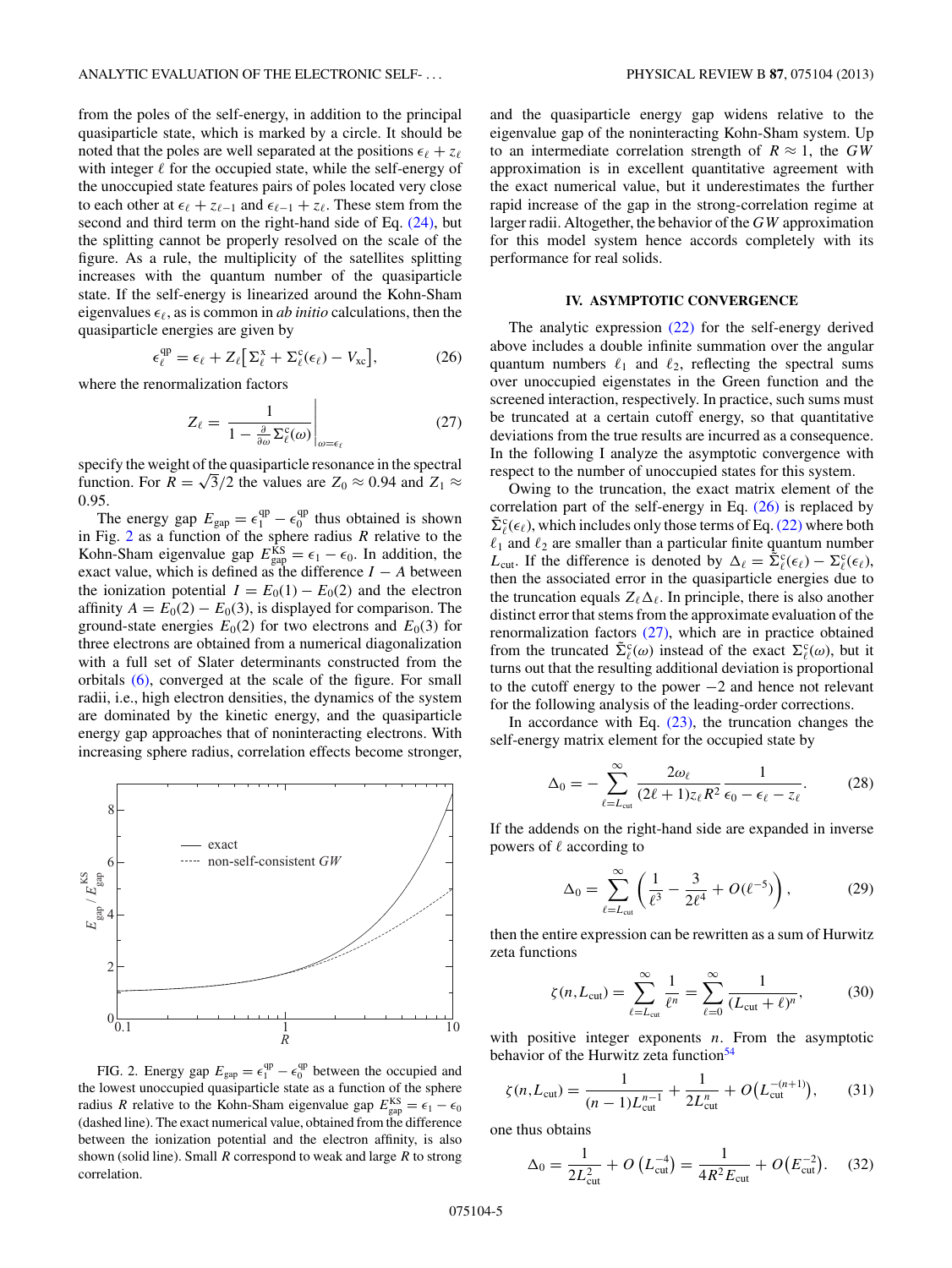<span id="page-5-0"></span>In the last step a cutoff energy

$$
E_{\rm cut} = \frac{L_{\rm cut}^2}{2R^2},\tag{33}
$$

which is half-way between the energies of the states with  $L_{\text{cut}}$  − 1 and  $L_{\text{cut}}$ , was inserted. An analogous calculation for the first excited state based on Eq. [\(24\)](#page-3-0) yields

$$
\Delta_1 = \frac{1}{4R^2 E_{\text{cut}}} + \frac{1}{4\sqrt{2}R^3 E_{\text{cut}}^{3/2}} + O(E_{\text{cut}}^{-2}).
$$
 (34)

As the terms proportional to  $L_{\text{cut}}^{-3}$  fail to fortuitously cancel in this case, the final expression retains a nonvanishing contribution with the cutoff energy to the power −3*/*2. The truncation error of the energy gap between the occupied and the lowest unoccupied quasiparticle state hence exhibits the asymptotic behavior

$$
\Delta_{\rm gap} = Z_1 \Delta_1 - Z_0 \Delta_0 \sim \frac{Z_1 - Z_0}{4R^2 E_{\rm cut}} + \frac{Z_1}{4\sqrt{2}R^3 E_{\rm cut}^{3/2}}.\tag{35}
$$

The leading term is proportional to  $E_{\text{cut}}^{-1}$  but of small absolute magnitude, because the renormalization factors [\(27\)](#page-4-0) in the vicinity of the fundamental gap show very little variation. In fact, if the quasiparticle energies are evaluated with  $Z_{\ell} = 1$ , as has been advocated by some authors, $28$  then this term vanishes exactly. In practice, the convergence of the gap is hence dominated by the term proportional to  $E_{\text{cut}}^{-3/2}$ . This remains true for other transitions; for example, between the occupied state and the second unoccupied state, whose truncation error

$$
\Delta_2 = \frac{1}{4R^2 E_{\text{cut}}} + \frac{3}{8\sqrt{2}R^3 E_{\text{cut}}^{3/2}} + O(E_{\text{cut}}^{-2})
$$
(36)

can be derived along the same lines. If the cutoff energy is not chosen as in Eq. (33) in the center but elsewhere in the interval between the states with quantum numbers  $L_{\text{cut}} - 1$  and  $L_{\text{cut}}$ , then the formulas for all  $\Delta_{\ell}$  are modified by an additional identical term proportional to  $E_{\text{cut}}^{-3/2}$ .

As a visualization, Fig. 3 displays the matrix elements  $\tilde{\Sigma}_{\ell}^{c}(\epsilon_{\ell})$  for the occupied state  $(\ell = 0)$  and for the first unoccupied state ( $\ell = 1$ ) as a function of the cutoff energy for  $R = \sqrt{3}/2$ . The step-like variation reflects the discrete nature of the Kohn-Sham eigenvalue spectrum. The dashed lines indicate the asymptotic expansions  $\Sigma_{\ell}^{c}(\epsilon_{\ell}) + \Delta_{\ell}(E_{\text{cut}})$ , where the analytic expressions for  $\Delta_0$  and  $\Delta_1$  from Eqs. [\(32\)](#page-4-0) and  $(34)$  with terms up to the order  $E_{\text{cut}}^{-3/2}$  are used. The difference  $Z_1 \tilde{\Sigma}_1^c(\epsilon_1) - Z_0 \tilde{\Sigma}_0^c(\epsilon_0)$ , which equals the contribution of the correlation part of the self-energy to the gap, is also shown together with the asymptotic formula  $Z_1 \Sigma_1^c(\epsilon_1) - Z_0 \Sigma_0^c(\epsilon_0) +$  $\Delta_{\rm{gap}}(E_{\rm{cut}})$ . In this case, only the term proportional to  $E_{\rm{cut}}^{-3/2}$ in Eq. (35) is considered, because the difference  $Z_1 - Z_0 \approx$ 0*.*01 is so small that the leading term is almost completely suppressed; the change resulting from its inclusion would not be discernible on the scale of the figure. The asymptotic convergence of the energy gap is evidently well described in this way.

In actual *ab initio* calculations for real solids, the high computational cost often precludes a convergence to the desired accuracy. The contribution of the omitted high-lying unoccupied states may be approximately included within the

 $-0.3\frac{1}{0}$  10  $\frac{1}{20}$  30 -0.2 -0.1 0  $0.1$ 0.2 0.3  $\tilde{\Sigma}_0^c(\epsilon_0)$  $\tilde{\Sigma}^c_1(\epsilon_1)$  $Z_1 \tilde{\Sigma}_1^c(\epsilon_1) - Z_0 \tilde{\Sigma}_0^c(\epsilon_0)$ 

FIG. 3. Convergence of the matrix elements of the correlation part of the self-energy  $\tilde{\Sigma}_{\ell}^c(\epsilon_{\ell})$  for the occupied state  $(\ell = 0)$  and the first unoccupied state ( $\ell = 1$ ) as well as their contribution  $Z_1 \tilde{\Sigma}_1^c(\epsilon_1)$  –  $Z_0 \tilde{\Sigma}_0^c(\epsilon_0)$  to the energy gap for  $R = \sqrt{3}/2$ . The dashed lines indicate the asymptotic behavior given by the analytic formulas [\(32\),](#page-4-0) (34), and (35). In the latter case, only the term proportional to  $E_{\text{cut}}^{-3/2}$  $i^{3/2}$  is included.

 $E_{\rm cut}$ 

extrapolar method $31$  or the effective-energy technique,  $37$  but straightforward extrapolation to arrive at the limiting values would seem the most natural course of action where implementations of these schemes are not available. In practice, however, a direct extrapolation of the quasiparticle energies has only been attempted very rarely due to uncertainties about the proper asymptotic formula. In Ref. [34](#page-7-0) an expression of the form

$$
f(N) = \frac{a}{N - N_0} + b,\tag{37}
$$

where *N* is the number of bands and *a*, *b*, and  $N_0$  are fitting parameters, was employed *ad hoc* to extrapolate the limiting value *b* for the band gap of zinc oxide, whereas fitting functions with different powers of *N* have been used in other studies.<sup>[55](#page-7-0)</sup> As the number of bands increases proportional to  $E_{\text{cut}}^{3/2}$  at high cutoff energies, this work suggests that the form  $f(N) - b \sim N^{-1} \sim E_{\text{cut}}^{-3/2}$  guessed in Ref. [34](#page-7-0) is indeed correct. The suppression of the leading order in Eq. (35) also provides an explanation why band gaps are often observed to converge faster than the individual quasiparticle energies.

### **V. CONCLUSIONS**

In this paper I have described a nontrivial model system of two interacting electrons on a sphere for which the selfenergy in the *GW* approximation without self-consistency can be evaluated analytically. This corresponds to the standard approach taken in virtually all actual *ab initio* calculations. As the relevant characteristics, such as the long-range Coulomb potential and the infinite Hilbert space, are the same as in real materials, the system appears better suited to explore the properties of the *GW* approximation than previously employed analytically solvable lattice models. Indeed, the results presented here demonstrate an analogous performance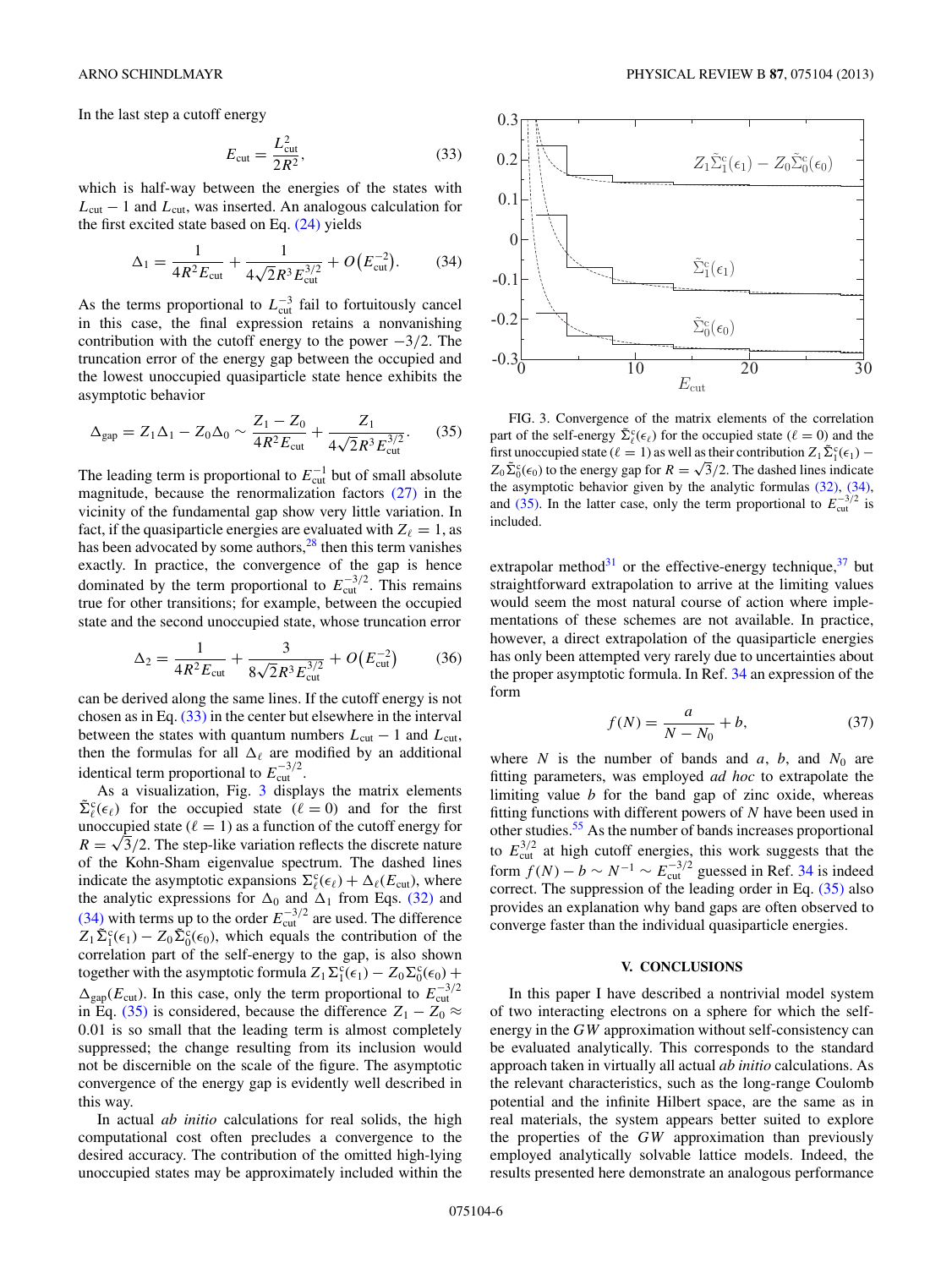<span id="page-6-0"></span>as for real materials: The *GW* approximation corrects the underestimation of the fundamental energy gap in Kohn-Sham density-functional theory and yields accurate quantitative results for low to intermediate correlation strength, but fails in the strong-correlation regime. For this reason, it suggests itself as a natural testing ground to study extensions beyond the standard *GW* approximation that are designed to describe the self-energy of strongly correlated systems. Even if a purely analytic treatment is then no longer possible, the computational cost will be much smaller than for real materials, allowing a highly accurate evaluation without the apparent artificialities and the parameter dependence of typical lattice models, which have repeatedly been chosen to study the influence of vertex corrections and self-consistency in the past.10,11[,43,46,56,57](#page-7-0)

Here this system was used to study the convergence of the self-energy with respect to the number of empty states included in the spectral summations. The results not only confirm previous empirical observations that transition energies converge faster than individual quasiparticle states due to a partial error cancellation, but the asymptotic expansion also demonstrates that the gap between the highest occupied and the lowest unoccupied state approaches its limiting value with an error that is, for practical purposes, proportional to the cutoff energy to the power −3*/*2. Although a more general study of the asymptotic behavior is highly desirable, there is no indication that the dependence on the cutoff energy obtained here is due to specific details of this model. Indeed, the truncation error of the quasiparticle band gap in solids appears to exhibit the same exponent. $34$  If confirmed, this would enable practical direct extrapolation schemes with an appropriate fitting function, implying enormous potential benefits for computationally expensive *ab initio* calculations. Furthermore, if some way was known to determine the relevant prefactor based on general characteristics of the material in question, then even an *a posteriori* correction without the ambiguities of numerical fitting procedures would be possible. Such an *a posteriori* scheme exists, for example, to extrapolate the self-energy correction of the band gap from the repeated-slab approximation with finite vacuum buffers and three-dimensional periodicity to the limit of an isolated slab, greatly accelerating the convergence of *GW* calculations for thin films with respect to the supercell size.<sup>58</sup> In this sense, it is hoped that the present paper sparks further fruitful work along the same lines.

## **ACKNOWLEDGMENTS**

The author gratefully acknowledges the hospitality of the Institute for Solid State Physics at the University of Tokyo, where he performed part of this work during his tenure as a visiting professor.

- \* Arno.Schindlmayr@uni-paderborn.de
- 1P. Hohenberg and W. Kohn, Phys. Rev. **136**[, B864 \(1964\).](http://dx.doi.org/10.1103/PhysRev.136.B864)
- 2W. Kohn and L. J. Sham, Phys. Rev. **140**[, A1133 \(1965\).](http://dx.doi.org/10.1103/PhysRev.140.A1133)
- <sup>3</sup>W. M. C. Foulkes, L. Mitas, R. J. Needs, and G. Rajagopal, [Rev.](http://dx.doi.org/10.1103/RevModPhys.73.33) Mod. Phys. **73**[, 33 \(2001\).](http://dx.doi.org/10.1103/RevModPhys.73.33)
- 4G. D. Mahan, *Many-Particle Physics* (Plenum, New York, 1990).

5L. Hedin, Phys. Rev. B **139**[, A796 \(1965\).](http://dx.doi.org/10.1103/PhysRev.139.A796)

- <sup>6</sup>W. G. Aulbur, L. Jönsson, and J. W. Wilkins, in Solid State Physics, edited by H. Ehrenreich and F. Spaepen (Academic, New York, 2000), Vol. 54, p. 1.
- 7E. L. Shirley, Phys. Rev. B **54**[, 7758 \(1996\).](http://dx.doi.org/10.1103/PhysRevB.54.7758)
- 8B. Holm and U. von Barth, Phys. Rev. B **57**[, 2108 \(1998\).](http://dx.doi.org/10.1103/PhysRevB.57.2108)
- <sup>9</sup>W.-D. Schöne and A. G. Eguiluz, *[Phys. Rev. Lett.](http://dx.doi.org/10.1103/PhysRevLett.81.1662)* **81**, 1662 (1998).
- 10A. Schindlmayr, T. J. Pollehn, and R. W. Godby, [Phys. Rev. B](http://dx.doi.org/10.1103/PhysRevB.58.12684) **58**, [12684 \(1998\).](http://dx.doi.org/10.1103/PhysRevB.58.12684)
- 11Y. Takada, Phys. Rev. Lett. **87**[, 226402 \(2001\);](http://dx.doi.org/10.1103/PhysRevLett.87.226402) H. Maebashi and Y. Takada, Phys. Rev. B **84**[, 245134 \(2011\).](http://dx.doi.org/10.1103/PhysRevB.84.245134)
- 12W. Ku and A. G. Eguiluz, Phys. Rev. Lett. **89**[, 126401 \(2002\).](http://dx.doi.org/10.1103/PhysRevLett.89.126401)
- 13S. V. Faleev, M. van Schilfgaarde, and T. Kotani, [Phys. Rev. Lett.](http://dx.doi.org/10.1103/PhysRevLett.93.126406) **93**[, 126406 \(2004\).](http://dx.doi.org/10.1103/PhysRevLett.93.126406)
- 14F. Bruneval, N. Vast, and L. Reining, [Phys. Rev. B](http://dx.doi.org/10.1103/PhysRevB.74.045102) **74**, 045102 [\(2006\).](http://dx.doi.org/10.1103/PhysRevB.74.045102)
- 15M. Shishkin and G. Kresse, Phys. Rev. B **75**[, 235102 \(2007\).](http://dx.doi.org/10.1103/PhysRevB.75.235102)
- 16M. Shishkin, M. Marsman, and G. Kresse, [Phys. Rev. Lett.](http://dx.doi.org/10.1103/PhysRevLett.99.246403) **99**, [246403 \(2007\).](http://dx.doi.org/10.1103/PhysRevLett.99.246403)
- 17A. Stan, N. E. Dahlen, and R. van Leeuwen, [J. Chem. Phys.](http://dx.doi.org/10.1063/1.3089567) **130**, [114105 \(2009\).](http://dx.doi.org/10.1063/1.3089567)
- 18J. M. Luttinger and J. C. Ward, Phys. Rev. **118**[, 1417 \(1960\).](http://dx.doi.org/10.1103/PhysRev.118.1417)
- 19G. Baym, Phys. Rev. **112**[, 1391 \(1962\).](http://dx.doi.org/10.1103/PhysRev.127.1391)
- 20T. Kotani and M. van Schilfgaarde, [Solid State Commun.](http://dx.doi.org/10.1016/S0038-1098(02)00028-5) **121**, 461 [\(2002\).](http://dx.doi.org/10.1016/S0038-1098(02)00028-5)
- 21M. Shishkin and G. Kresse, Phys. Rev. B **74**[, 035101 \(2006\).](http://dx.doi.org/10.1103/PhysRevB.74.035101)
- $22$ C. Friedrich, A. Schindlmayr, S. Blügel, and T. Kotani, *[Phys. Rev.](http://dx.doi.org/10.1103/PhysRevB.74.045104)* B **74**[, 045104 \(2006\).](http://dx.doi.org/10.1103/PhysRevB.74.045104)
- $^{23}R$ . Gómez-Abal, X. Li, M. Scheffler, and C. Ambrosch-Draxl, *[Phys.](http://dx.doi.org/10.1103/PhysRevLett.101.106404)* Rev. Lett. **101**[, 106404 \(2008\).](http://dx.doi.org/10.1103/PhysRevLett.101.106404)
- $24$ C. Friedrich, S. Blügel, and A. Schindlmayr, *[Phys. Rev. B](http://dx.doi.org/10.1103/PhysRevB.81.125102)* 81, [125102 \(2010\);](http://dx.doi.org/10.1103/PhysRevB.81.125102) C. Friedrich, M. Betzinger, M. Schlipf, S. Blügel, and A. Schindlmayr, [J. Phys.: Condens. Matter](http://dx.doi.org/10.1088/0953-8984/24/29/293201) **24**, 293201 (2012).
- <sup>25</sup>X.-Z. Li, R. Gómez-Abal, H. Jiang, C. Ambrosch-Draxl, and M. Scheffler, New J. Phys. **14**[, 023006 \(2012\).](http://dx.doi.org/10.1088/1367-2630/14/2/023006)
- 26C. Freysoldt, P. Eggert, P. Rinke, A. Schindlmayr, R. W. Godby, and M. Scheffler, [Comput. Phys. Commun.](http://dx.doi.org/10.1016/j.cpc.2006.07.018) **176**, 1 (2007).
- <sup>27</sup>C. Friedrich, A. Schindlmayr, and S. Blügel, [Comput. Phys.](http://dx.doi.org/10.1016/j.cpc.2008.10.009) Commun. **180**[, 347 \(2009\).](http://dx.doi.org/10.1016/j.cpc.2008.10.009)
- 28M. van Schilfgaarde, T. Kotani, and S. V. Faleev, [Phys. Rev. B](http://dx.doi.org/10.1103/PhysRevB.74.245125) **74**, [245125 \(2006\).](http://dx.doi.org/10.1103/PhysRevB.74.245125)
- 29M. L. Tiago, S. Ismail-Beigi, and S. G. Louie, [Phys. Rev. B](http://dx.doi.org/10.1103/PhysRevB.69.125212) **69**, [125212 \(2004\).](http://dx.doi.org/10.1103/PhysRevB.69.125212)
- $30$ K. Delaney, P. García-González, A. Rubio, P. Rinke, and R. W. Godby, Phys. Rev. Lett. **93**[, 249701 \(2004\);](http://dx.doi.org/10.1103/PhysRevLett.93.249701) W. Ku and A. G. Eguiluz, *ibid.* **93**[, 249702 \(2004\).](http://dx.doi.org/10.1103/PhysRevLett.93.249702)
- 31F. Bruneval and X. Gonze, Phys. Rev. B **78**[, 085125 \(2008\).](http://dx.doi.org/10.1103/PhysRevB.78.085125)
- 32B.-C. Shih, Y. Xue, P. Zhang, M. L. Cohen, and S. G. Louie, [Phys.](http://dx.doi.org/10.1103/PhysRevLett.105.146401) Rev. Lett. **105**[, 146401 \(2010\).](http://dx.doi.org/10.1103/PhysRevLett.105.146401)
- 33M. Stankovski, G. Antonius, D. Waroquiers, A. Miglio, H. Dixit, K. Sankaran, M. Giantomassi, X. Gonze, M. Côté, and G.-M. Rignanese, Phys. Rev. B **84**[, 241201\(R\) \(2011\).](http://dx.doi.org/10.1103/PhysRevB.84.241201)